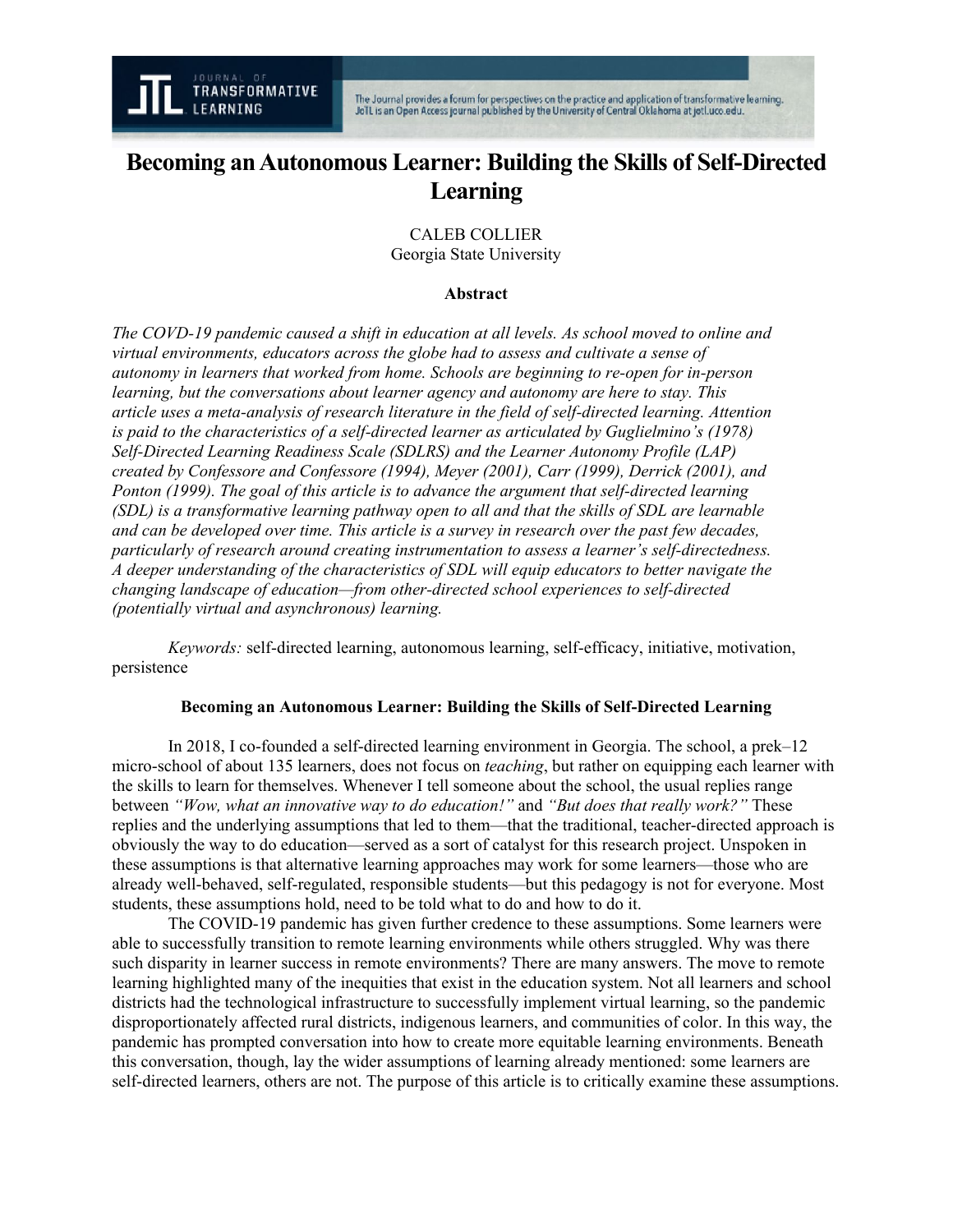The claim made in this article is that self-directed learning is a transformational learning pathway open to all learners. That is not to say that all learners *will* become self-directed learners, but rather all learners possess the capacity to build the skills of self-directedness. To argue this claim, this article will survey research literature from the last few decades in the field of self-directed learning (SDL) that has sought to explore the characteristics and skills required to be a self-directed learner. This article is a metaanalysis of the literature seeking to answer the following questions: What are the characteristics of SDL? How have these characteristics been defined and assessed? Are these characteristics fixed traits, or can they be learned over time? To answer those questions, specific attention is paid to researchers who sought to develop quantitative instrumentation around the skills of SDL.

## **Defining SDL**

Multiple terms have been used to describe this education theory, like *child-centered*, *learner-led*, *inquiry-based* and *alternative/progressive education*. There have also been movements—*free schools, unschooling*, *deschooling*, *democratic schooling*—and models, like Montessori and Waldorf, that claim some semblance of this stance as education for the individual and for society. Van der Walt (2019) pointed to the confusion around the definition of *self-directed learning*. This confusion around the ambiguity of SDL was mentioned early by Brockett and Hiemstra (1991), who recommended instead the phrase *self-direction in learning.* For the purpose of this study, the term *self-directed learning* will be employed as an umbrella term tangentially connected to these broad (and sometimes conflicting) theories and models. The rationale is to use consistent terminology throughout the article, focus on the role of the learner in the education experience as self-directed rather than other-directed, and connect to current research in the field of self-directed education.

The most recognized definition of *self-directed learning* (SDL) comes from adult education theorist Malcolm Knowles (1975) who defined it as:

a process in which individuals take the initiative, with or without the help of others, in diagnosing their learning needs, formulating learning goals, identifying human and material resources for learning, choosing and implementing appropriate learning strategies, and evaluating learning outcomes. (p. 18)

This is the definition that will be utilized for this article, though further clarifications are needed. Learning according to Knowles is seen as a "process." It is an unfolding action of experience and reflection. It is not tied to a course block or an activity dictated by a lesson plan. Also, what differentiates SDL from other pedagogical approaches is the positioning of the learner as the *agentic center* of this process. The learner takes the initiative in their own learning. That is not to say that there cannot exist prompts or provocations from *without*—from the teacher, environment, or situation—that draw the learner forward, but the decision to move into the experience, to *initiate the process*, rests solely with the individual. The learning cannot be forced. Also notice the inclusion of "with or without the help of others" in the definition. To Knowles, SDL can be solely an individual effort, or it can incorporate the guidance of a mentor or the help of partners. One could teach themselves the art of woodworking, or they could apprentice with a master. It is the opinion of this author, though, that education always exists within relationships.<sup>[1](#page-1-0)</sup> This is in line with other SDL theorists (Candy, 1991; Peters & Gray, 2005). Knowles's definition also speaks of the individual's responsibility in identifying appropriate resources, implementing strategies, and participating in the evaluation of their work. All of this exists on a spectrum—some SDL environments may give learners complete control on every step of this process, others may have more structure (a type of *freedom within limits*). For the purpose of this article, SDL is viewed as a process where the initiative and some level of responsibility rests with the learner.

<span id="page-1-0"></span><sup>1</sup> To use the woodworker example: even if a person were to learn this craft *on their own*, they would be dependent on the knowledge, tools, and processes developed by other people over the course of centuries and passed on to the current learner in some form.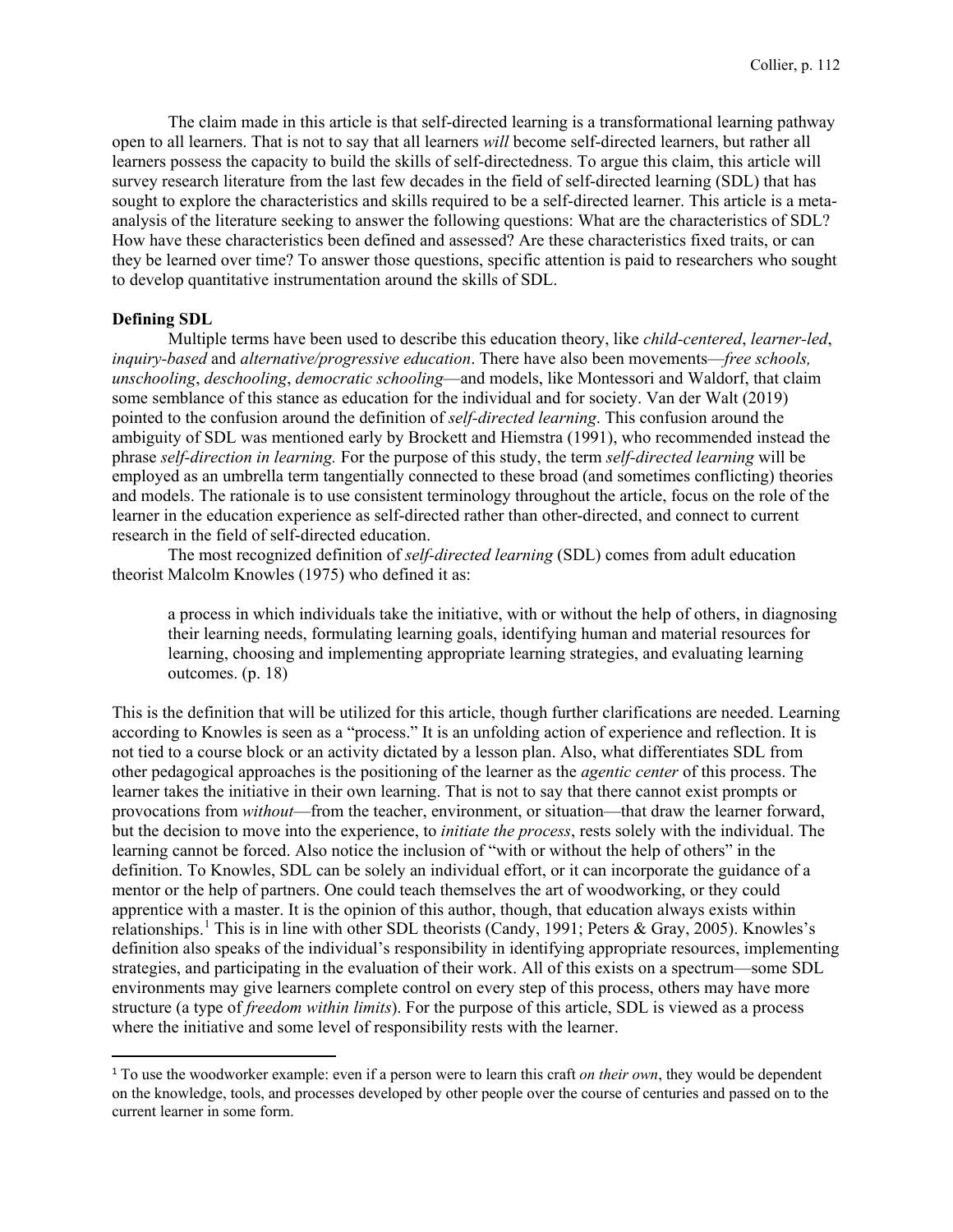## **Ready to Learn: Cultivating the Skills of SDL**

Long and Agyekum (1983) argued that "there are some rather clearly identifiable behaviors and abilities associated with self-direction in learning. They include intelligence, independence, confidence, persistence, initiative, creativity, ability to critically evaluate one's self, patience, desire to learn and task orientation" (p. 78). They go on to identify self-directed learning as possessing "tolerance of ambiguity, ability to discover new approaches, prior success with independent learning, preference for working alone, knowledge of variety of resources, ability to plan, [and the] ability to carry out a plan" (p. 78).

Over the past decades, researchers have sought to identify and assess for such SDL skills. It should be noted here that this strand of SDL research derives from positivist traditions that seek through quasi-experimental research design to view learning as a science that can be parsed into distinct, defined variables. That conflicts with the philosophical viewpoints of this researcher, who sees such attempts at reductionism as potentially problematic. However, this research tradition has provided valuable insights into the innerworkings of SDL and helps advance the basic argument of this article that the skills of SDL are not fixed personality traits, but rather learnable. Also, this era of SDL research was influential in moving SDL from a niche education philosophy to a respected subunit of education research. This is due in large part to the influence that quantitative, positivistic research has in the field of education research. Perhaps the most impactful development from this strand of research came from Guglielmino (1978), who developed the Self-Directed Learning Readiness Scale (SDLRS) to provide quantitative measurement to these rather abstract ideas of motivation, initiative, and persistence. Her work led her to identify the following characteristics of self-directed learners:

A highly self-directed learner, based on the survey results, is one who exhibits initiatives, independence, and persistence in learning; one who accepts responsibility for his or her own learning and views problems as challenges, not obstacles; one who is capable of self-discipline and has a high degree of curiosity; one who has a strong desire to learn or change and is selfconfident; one who is able to use basic study skills, organize his or her time and set a pace for learning, and to develop a plan for completing work; one who enjoys learning and has a tendency to be goal oriented. (p 73)

The SDLRS is an instrument that gauges these characteristics in an individual and postulates whether they are "ready" to take on their own learning. The question, then, is whether these characteristics are fixed traits that an individual either does or does not possess, or whether, instead, these traits are malleable, able to be cultivated in any learner. This led to the creation of even more quantitative instruments.

Confessore and Confessore (1994), along with Confessore and Park (2004), Meyer (2001), Carr (1999), Ponton (1999), and Derrick (2001), developed a battery of instruments used to build a Learner Autonomy Profile  $(LAP)$ .<sup>[2](#page-2-0)</sup> The researchers identified four key constructs in building the LAP: 1.) a desire to learn, 2.) learner resourcefulness, 3.) learner initiative, and 4.) learner persistence. Each of these constructs is made up of three to seven components. A discussion of these constructs and components informs the discussion on the skills of SDL and whether or not these skills are fixed. Each of these constructs are analyzed in turn. It should be noted that the argument in this article is not that concepts like someone's *desire to learn* or *learner resourcefulness* can truly be measured. Rather, the aim is to address how these concepts have been discussed in the research literature and to further the claim that SDL is a transformative learning pathway open to anyone, not just those who exhibit certain prerequisites.

<span id="page-2-0"></span><sup>&</sup>lt;sup>2</sup> This is a quantitative instrument, but the following discussion will purposefully omit specifics of numerical measurements. The goal in this section is to look at how SDL skills are theorized, categorized, and defined. For greater understanding of the instrumentation, read the work of Confessore and Park (2004), Meyer (2001), Derrick (2001), Ponton (1999), and Carr (1999).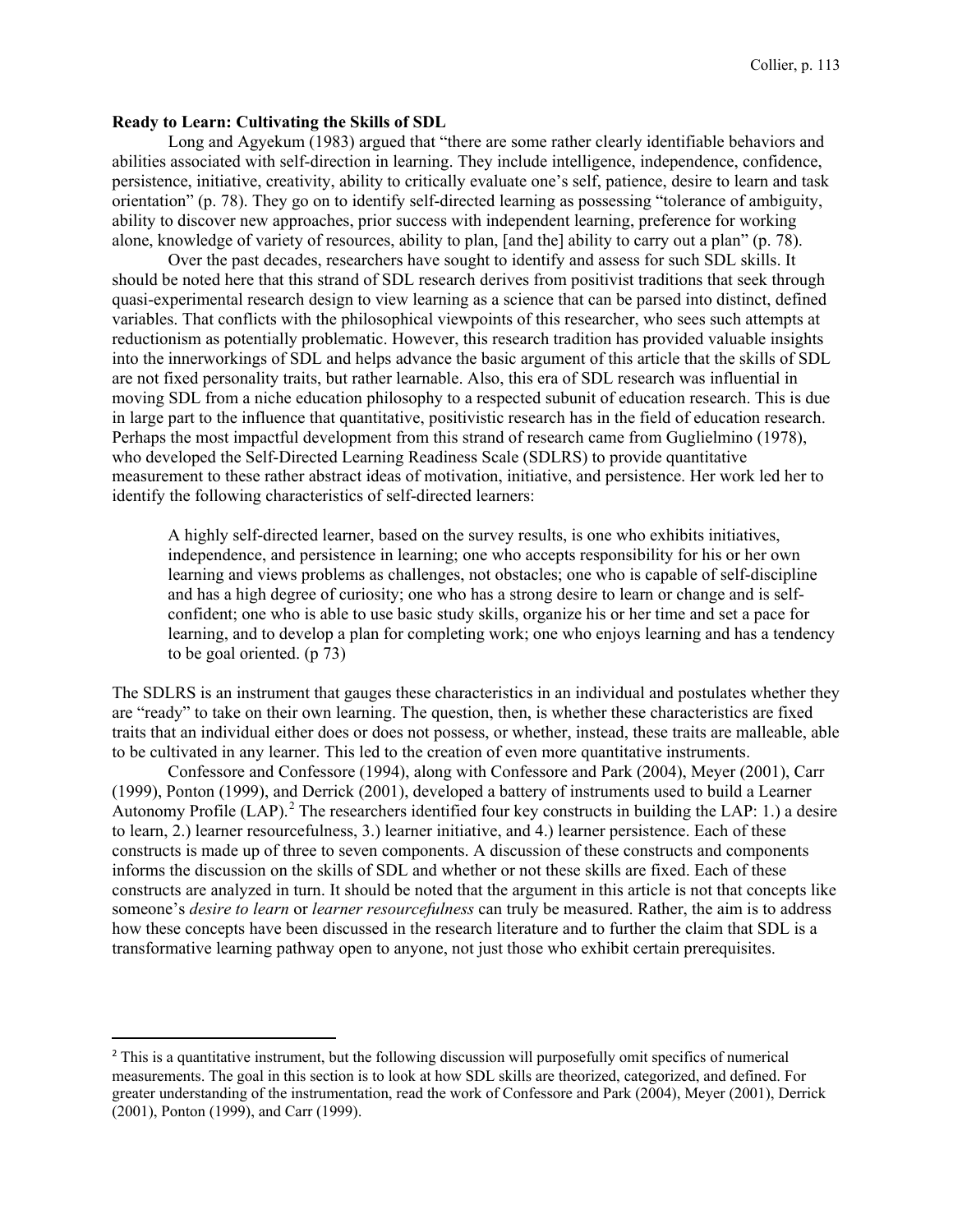#### *Desire to Learn*

How does one develop a desire to learn? Jean Jacques Rousseau (2018) argued that "present interest is the motive power, the only motive power that takes us far and safely" (p. 81). For Rousseau, motivation had to be intrinsic, stemming from some deep interest, some desire to learn. Researchers have sought to drill down further on this desire. An advisee of Confessore's, Meyer (2001) broke down an individual's desire to learn into the following components:

- 1. *Circumstances*: Our perceptions of who we are and our place in this world. These are beliefs an individual inherits from family, environment, and life experiences.
- 2. *Expression*: A person's ability to make themselves known and articulate their own thoughts, goals, and needs.
- 3. *Group Identity*: One's place within a group (family unit, work group, or society at large). A person's belief that they have skills and talents that are productive to the group as whole impact their desire to learn.
- 4. *Growth and Balance*: Similar to Aristotle's *eudemonia,* this is the ability to make wise, informed decisions based on the options available. This trait is developed through trial and adversity.
- 5. *Love Issues*: One's ability to experience peace, serenity, and power simultaneously.
- 6. *Communication Skills*: The ability to create spaces of open communication, places where one can be one's self while also welcoming others to give and share.
- 7. *Change Skills:* One's ability to adapt to new problems that arise.

This is a rather interesting take on the concept of *desire to learn*. Meyer's (2001) components are more accurately seen as background, experience, or context—the things that individuals gain from their environments and familial interactions that shape their own concepts of freedom, power, and change. Park and Confessore (2002) argued that Meyer's formulation of *desire to learn* should rather be seen as "precursors to the development of intentions related to learning" (p. 289). This conceptualization builds on Bandura's (1977, 1997) concept of self-efficacy, where motivation is derived from an individual's belief and confidence in their own abilities.

Bandura (1977) argued that there were four main sources of influence that affected an individual's sense of self-efficacy. The first is past experience, or what Bandura terms *mastery experiences*. Past failures and/or successes are, in Bandura's view, the most influential sources of whether an individual feels confident in their ability to accomplish a similar task in the future. The second source of influence is *vicarious experiences*—examples set by friends, peers, siblings, and others. People can build (or lose) confidence in themselves by witnessing the successes (or failures) of others. The third area of influence is *social persuasion.* The encouragement or discouragement that comes from parents, teachers, or peers impacts a person's sense of self-efficacy. The final influencing factor identified by Bandura was a person's *emotional state*. An individual's mood, as well as propensity for depression or anxiety, greatly influences their sense of self-efficacy.

Bandura's concept of self-efficacy led to his development of Social Cognitive Theory (SCT), which grew out of his earlier work in Social Learning Theory (SLT). With SCT, Bandura (1985) posited a "triadic reciprocal determinism" in regard to human behavior (p. 1). Human activity is influenced by the triadic interplay of environment, cognition, and behavior. What people believe about themselves and their abilities (cognition) is shaped by their social context, experiences, and relationships (environment). This impacts their choices and actions (behavior), which in turn shape their beliefs about themselves and their abilities, which in turn influences their environment and social relationships.

For Bandura, it is possible to change one's sense of self-efficacy by intervening in the triadic interplay of environment, behavior, and cognition. If someone is lacking in self-confidence toward a task, an environmental change (social pressures in the form of encouragement and/or vicarious experiences in the form of observing others succeed at the task) may influence behavior (one's choices and actions) which would then change one's view of self and ability (cognition). Bandura's SCT was further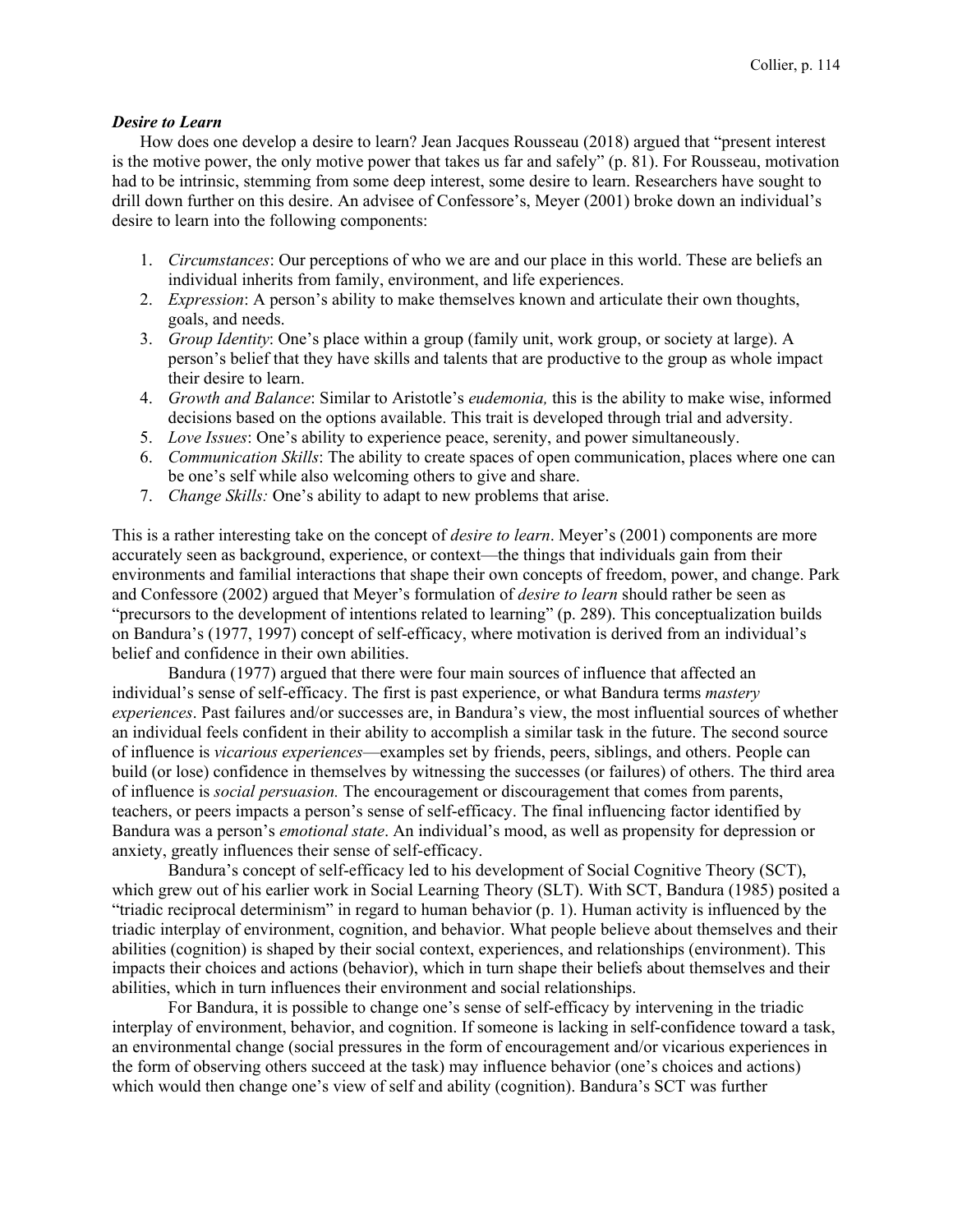developed by Lent et al. (1994) into Social Career Cognitive Theory (SCCT) in an effort to understand why people have the interests that they do and make the career choices they make.

SCCT posited that there are five determinants to a person's interest, goals, and actions. There are *person inputs*, these are the things one is born into the world with that they neither choose nor control. (i.e. race, gender, ableness). Then there are *background environmental influences*, the socio-cultural contexts of one's own situatedness (i.e. family contexts, economic status, culture). An individual has little to no control of their *person inputs* and *background environmental influences.* Then there are the *learning experiences* a person encounters, both in formal and informal learning settings. These learning experiences shape one's *self-efficacy* (what a person thinks they are capable of) and their *outcome expectations* (what will happen if they fail or succeed). The interplay between *learning experiences, selfefficacy,* and *outcome expectations* influences the interests one has, the goals they set, and the actions they take. According to Lent et al. (1994), a change in a person's *learning experiences, self-efficacy,* and/or *outcome expectations* will then directly influence their interests, goals, and actions. They argue that it is possible to undergo new or different learning experiences, change one's sense of self-efficacy, and alter one's outcome expectations.

Meyer's (2001) instrument that measures one's *desire to learn* looked at precursors to motivation and intentional action. Bandura (1977, 1985, 1989, 1997) has argued that these factors, even the environmental influencers like familial interactions and social context, are not static determinants. Lent et al. (1994) have argued that it is possible for a person to change the interests they have, the goals they set, and the actions they take by altering their learning experiences, their belief in their own capabilities, and their predictions of outcomes. Self-efficacy and a person's desire to learn, therefore, can be built and shaped over time. It is not a pre-requisite that a learner enters into an SDL space already possessing motivation toward self-directedness. These skills can be developed. Research in the fields of psychology and neuroscience has also shown that a person's motivation to learn is greatly impacted by whether or not they have had key needs met, like feelings of safety, continuity, competence, and meaning (Deci & Flaste, 1996; Deci & Ryan, 2000; Hammond, 2014; Raab, 2017). In order for a learner, then, to find motivation and move toward action, care must be taken to cultivate an environment and levy resources to meet these needs and tackle chronic stressors like scarcity, identity threats, and shame (Brown, 2015; Csikszentmihalyi, 1979, 2008; Mullainathan & Shafir, 2014; Raab, 2017; Sandi et al., 2001).

#### *Learner Resourcefulness*

After desire to learn, the second category of Confessore and Park's (2004) Learner Autonomy Profile (LAP) was *learner resourcefulness.* Carr (1999) developed the following components of learner resourcefulness for instrumental measurement in creating the LAP:

- 1. *Learner Priority*  How likely is the learner to choose learning over another activity?
- 2. *Deferred Gratification*  How likely is the learner to delay gratification by choosing a learning activity against a more pleasurable activity?
- 3. *Resolving Conflict –* How likely is the learner to prioritize a learning activity when it conflicts with another activity?
- 4. *Future Orientation*  How aware is the learner of future outcomes or benefits of the learning activity?
- 5. *Planning*  What preparations has the learner made that will influence a successful outcome of their learning project?
- 6. *Evaluating Alternatives*  Has the learner identified other alternatives to their current strategy and weighed their merit?
- 7. *Anticipating Consequences*  How aware is the learner of the consequences of their actions and how does that influence their learning project?

This builds off of Rosenbaum's (1989) work on *learned resourcefulness,* or one's ability to develop selfcontrol strategies. Rosenbaum identified three types of self-regulation. The first is a biological function,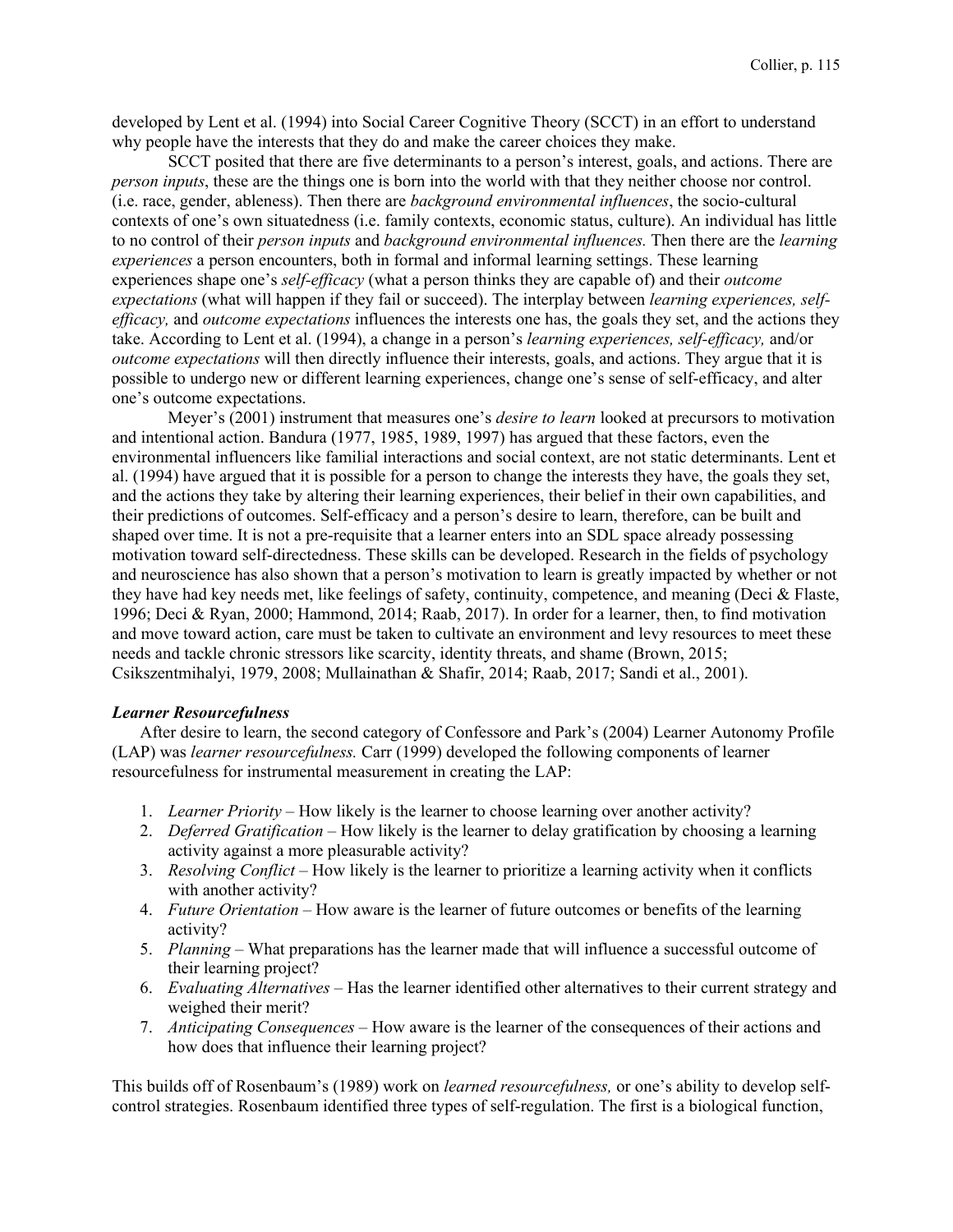maintaining homeostasis in one's mind and body through automatic and unconscious activity. The second is *redressive* self-control, referring to one's ability to return to normal functions after a disruption. The third is *reformative* self-control, which is an individual's ability to break destructive or ineffective habits and create new ones. According to Rosenbaum, a person can develop skills of redressive and reformative self-control, allowing individuals to cope with stress (by building redressive self-control) or develop healthier, more effective habits (reformative self-control). Together, building this skill set is what Rosenbaum called *learned resourcefulness*.

Ponton, Carr, and Derrick (2004) referred to *resourcefulness* as well as the other categories tested in the LAP, *initiative* and *perseverance,* as "conative factors" because "they represent intentional behaviors based upon the presence of motivation and self-efficacy" (p. 62). These researchers argue that, in developing learner autonomy one begins with a desire to learn (which they refer to as a combination of motivation and self-efficacy), then develops the skills of resourcefulness and self-regulation. From there, the next stage of growing into an autonomous learner is building the capacities that the LAP puts under the umbrella of *initiative.*

## *Learner Initiative*

Ponton (1999) looked at how learner initiative influences SDL. He identified the following components of *leaner initiative* and developed the instrument to measure these qualities in the LAP:

- 1. *Goal Directedness* The ability of a learner to set long- and short-term goals, measure growth against those goals, and revise goals as needed.
- 2. *Action-Orientation* The ability of a learner to quickly implement a learning plan. Confessore and Park (2004) argued that "action- orientation is facilitated when the learner is able to perceive the presence of opportunity, time, importance, urgency, and/or means in planned learning activities" (p. 46).
- 3. *Overcoming Obstacles*  The ability of a learner to persist with a learning activity in the face of obstacles.
- 4. *Active Approach* The ability of the learner to realize their own responsibility and agency in overcoming obstacles in their learning rather than waiting on help from other.
- 5. *Self-Starting* The ability of the learner to initiative (or resume after a break) the learning activity.

Where does this initiative come from? Spear and Mocker (1981) surveyed triggering events of SDL and found that initiative is usually contextual, provided by the environment. An individual needs to learn something for some reason, and therefore they initiate the learning process. Long (1989), however, argued that there was a strong psychological link for SDL, that the initiative to learn came from within. Combining these ideas, the claim can be made that *initiative* has both internal and external qualities. A person may possess some sort of *drive*, or innate motivation to undertake a learning task. Another possibility is that the invitation comes from an external source: a problem to solve, a job skill to master, or a treasure to seek. In either case, the subskills of learner initiative are habits that can be formed through strategic practice.

#### *Learner Persistence*

Derrick (2001) analyzed the concept of *learner persistence*, or the ability to stay with a learning project from initiation to completion. She identified the following components of learner persistence:

1. *Volition* – An individual's will to learn and their ability to stay committed to learning through distraction and discouragement. Confessore and Park (2004) argued that volition "can be characterized as the mediating force between one's intention to learn and one's motivation to learn," (p. 47).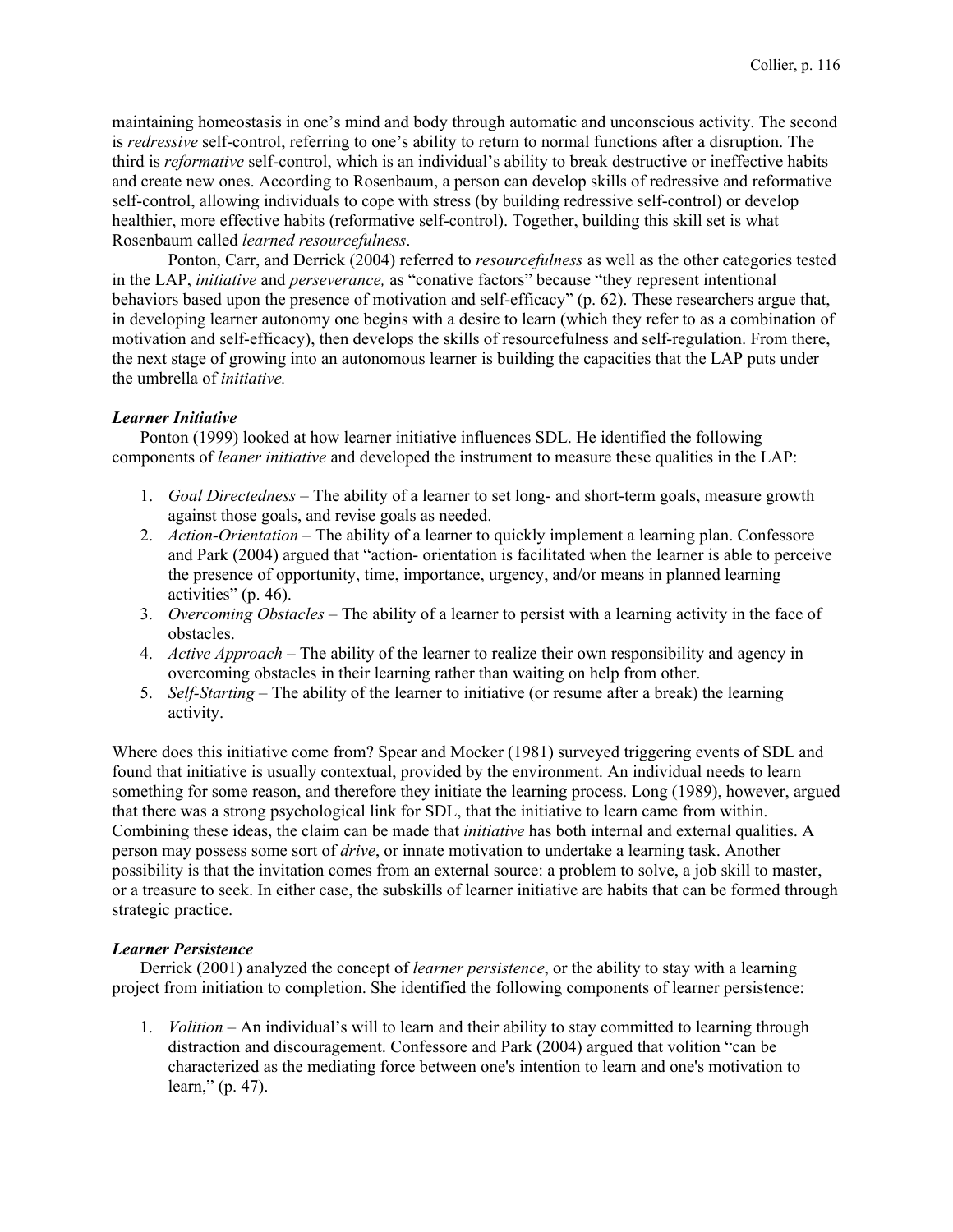- 2. *Self-Regulation*  The learner's ability to orient their thoughts, feelings, and actions toward their learning goals.
- 3. *Goal*-*Maintenance* The ability of the learner to set goals that engage and motivate them to learn and to revise goals that are ineffective in accomplishing their learning projects.

While Ponton (1999) included *goal directedness* in his instrument in building the LAP, Derrick's criterion of *goal-maintenance* is aimed at measuring an individual's ability to persevere toward accomplishing a goal.

## **Bringing It Together**

These four categories—desire to learn, learner resourcefulness, learner initiative, and learner persistence—compose the Learner Autonomous Profile and show that the skills of SDL can be developed over time. These researchers view these SDL skills through the lens of development, meaning that each category composes skills that a learner must master before moving to the next stage. Ponton, Carr, and Derrick (2004) found that individuals who move in a linear progression in their skill development from *desire to learn* to *resourcefulness* to *initiative* then to *persistence* are more likely to be autonomous learners. Individuals who try a direct path from *desire* (which includes the subsets of motivation and selfefficacy) directly to the skills of *learner persistence* listed out above are more likely to struggle in their ability to autonomously complete their learning projects. In their work, Ponton, Carr, and Derrick identified a causal pathway that moves from desire > resourcefulness > initiative > persistence. They argued that learners need to build capacity in motivation and self-efficacy before they effectively develop their learned resourcefulness, and that the subset of skills that comprise *learner initiative* serve as a mediating factor for a learner to develop the skills and habits identified in *learner persistence*.

Ponton and Carr (1999) draw a distinction between a *learner's self-directedness* and *self-directed learning*. Self-directedness refers to a learner's thoughts, feelings, and affectations toward learning, which manifest themselves as motivation toward learning and self-efficacy beliefs (see *desire to learn* discussion above). This self-directedness must be cultivated before the subsequent skills of self-directed learning (see *learner resourcefulness, learner initiative,* and *learner persistence* discussions above) can mature.

#### **Conclusion**

Instruments like the LAP and SDLRS provide insights into the skills that comprise SDL and clearly show pathways that learners can take to grow in their self-directedness. Educators can use this research to help design experiences that empower learners to cultivate the skills of SDL over time, which is to say that becoming self-directed is a process of transformative learning. The journey to selfdirectedness is challenging and requires a lot of *unlearning*. Many people have spent large portions of their lives being conditioned to be other-directed learners. Taking the reins of one's own learning can be fear-inducing. Many learners (and many facilitators of learning) may question whether or not SDL is for them. The research surveyed in this article argues that the skills of SDL are *learnable*. Each of us has the potentiality to be a self-directed learner. It just takes the right combination of learner choice, environmental supports, time, and patience.

That being the case, there are still critiques of this quantitative research that must be considered. The first is to question whether or not SDL can actually be divided into such discrete skills as those outlined in this article. This overly scientific approach seeks to remove the messiness that is inherent in SDL, which is problematic. The *messiness*—the intersection between a learner's own learning journey, that of their peers, and the learning environment itself—is actually the place where true self-direction happens. To consider this process a *ladder of skills* to climb is to oversimplify a complicated process. The next major critique lies in the demographic breakdown of participants in these studies. These instruments were designed for adult learners and participants tended to be white and middle class. How would these instruments perform with younger, more diverse learners? How do cultural expectations play into the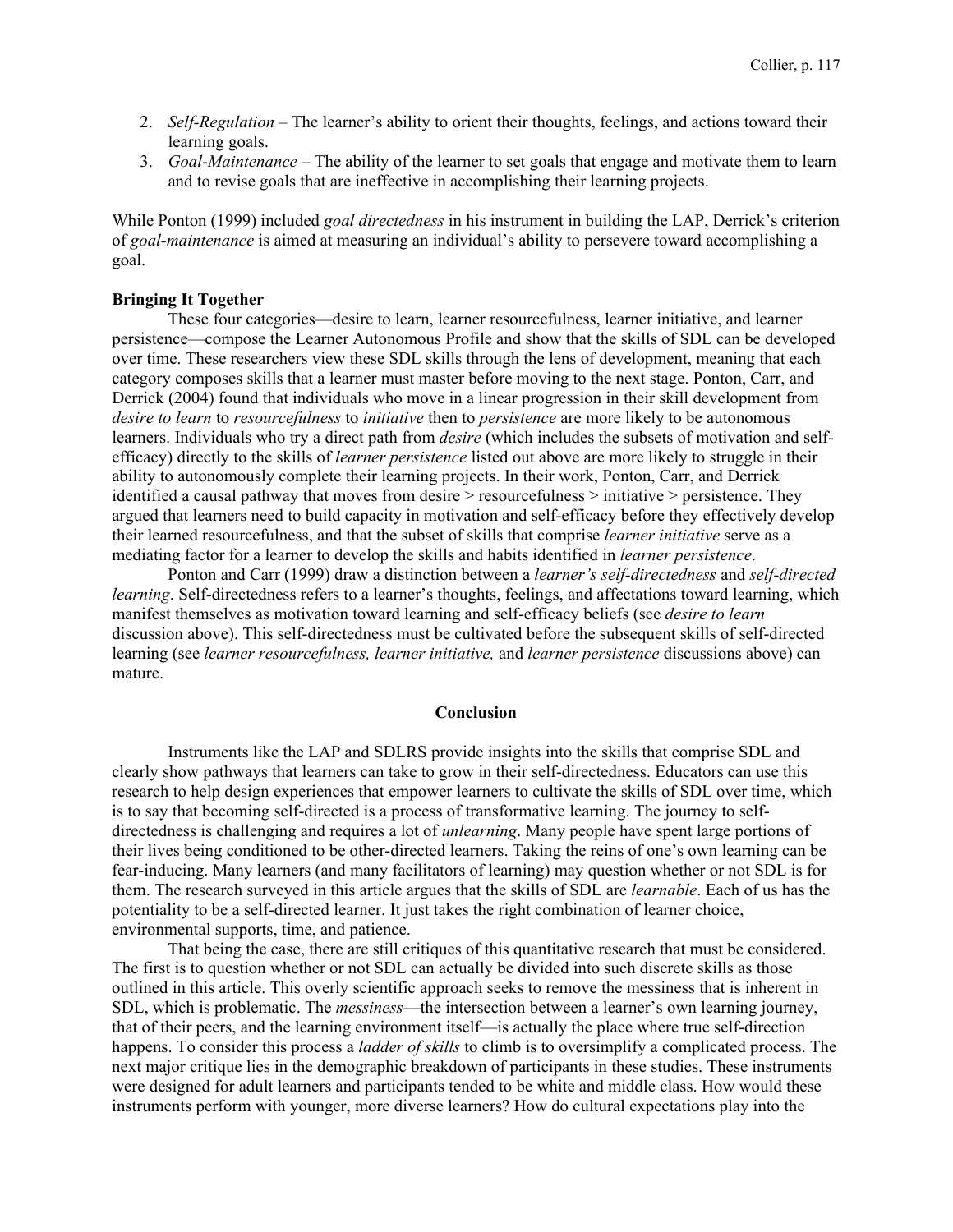development of the SDL skills as listed above? A lot of work is being done to address these questions by scholars in the field, but additional research is needed.

That being said, the COVID-19 pandemic and its impact on education highlighted the importance of developing skills of self-directedness in all learners. As schooling moved to remote environments, educators at all levels had to grapple with how to empower students to take more ownership and responsibility of their education. The research surveyed in this article shows that self-directedness is a set of learnable traits. To cultivate these skills in learners, educators will need to transform learning design to guide learners through the process. First, learners must build their capacity to desire learning (which includes building up their own sense of self-efficacy). Next, they must grow in their resourcefulness to be self-directed learners. Then, they must grow in their ability to take initiative. Finally, learners must develop the skills of persistence, the set of learned habits that enable learners to see a project through to completion.

#### References

- Bandura, A. (1977). Self-efficacy: Toward a unifying theory of behavioral change. *Psychological Review, 84*(2), 191–215.
- Bandura, A. (1985). *Social foundations of thought and action*. Englewood Cliffs, NJ: Prentice-Hall.
- Bandura, A. (1989). Social cognitive theory. In R. Vasta (Ed.), *Annals of child development. Vol. 6. Six theories of child development* (pp. 1–60). Greenwich, CT: JAI Press.
- Bandura, A. (1997). *Self-efficacy: The exercise of control.* New York: W. H. Freeman and Company.
- Brockett, R. & Hiemstra, R. (1991). *Self-direction in learning: Perspectives in theory, research and practice*. London: Routledge.
- Brown, B. (2015). *Daring greatly: How the courage to be vulnerable transforms the way we live, love, parent, and lead.* Avery.
- Candy, P. C. (1991). *Self-direction for life-long learning.* San Francisco: Jossey-Bass.
- Carr, P. B. (1999). The measurement of resourcefulness intentions in the adult autonomous learner (Doctoral dissertation, The George Washington University, 1999). *Dissertation Abstracts International, 60*(11), 3849A.
- Confessore, S. J. & Confessore, G. J. (1994). Learner profiles: A cross-sectional study of selected factors associated with self-directed learning. In H.B. Long & Associates. *New ideas about self-directed learning* (pp. 201–227). Norman, OK: Research Center for Continuing Professional and Higher Education of the University of Oklahoma.
- Confessore, G. & Park, E. (2004). Factor validation of the learner autonomy profile, version 3.0 and extraction of the short form. *International Journal of Self- Directed Learning, 1*(1), 39-58.
- Csikszentmihalyi, M. (1979). Intrinsic rewards and emergent motivation. In M. R. Lepper & D. Greene (Eds.), *The hidden costs of reward* (pp. 205–216). Morristown, NJ: Erlbaum.
- Csikszentmihalyi, M. (2008). *Flow: The psychology of optimal experience.* Harper Perennial Modern Classics.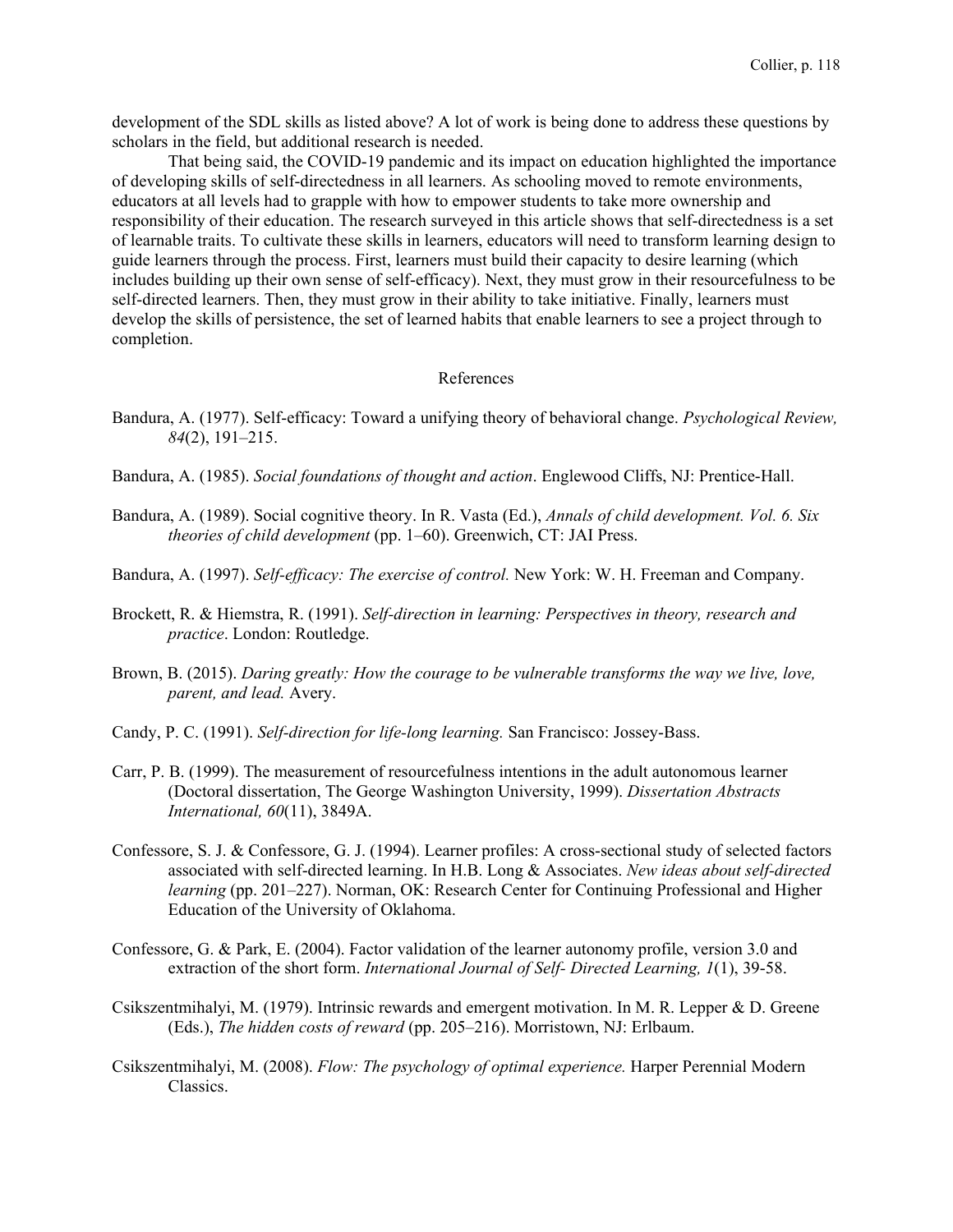- Deci, E. & Flaste, R. (1996). *Why we do what we do: Understanding self-motivation.* Penguin Books.
- Deci, E. & Ryan, R. (2000). The "what" and "why" of goal pursuits: Human needs and the selfdetermination of behavior. *Psychological Inquiry, 11*(4), 227–268.
- Derrick, M. G. (2001). The measurement of an adult's intention to exhibit persistence in autonomous learning [Doctoral dissertation, The George Washington University, 2001]. *Dissertation Abstracts International, 62*(05), 2533B.
- Guglielmino, L. (1978). Development of the self-directed learning readiness scale [Doctoral dissertation, University of Georgia, 1977]. *Dissertation Abstracts International, 38*, 6467A.
- Hammond, Z. (2014). *Culturally responsive teaching and the brain: Promoting authentic engagement and rigor among culturally and linguistically diverse students.* Corwin Press.
- Knowles, M. (1975). *Self-directed learning.* Cambridge University Press.
- Lent, R. W., Brown, S. D., & Hackett, G. (1994). Toward a unifying social cognitive theory of career and academic interest, choice, and performance*. Journal of Vocational Behavior, 45,* 79–122.
- Long, H. (1989) *Self- directed learning: Emerging theory and practice.* Norman, OK: Oklahoma Research Center for Continuing Professional and Higher Education, University of Oklahoma.
- Long, H. and Agyekum, S. (1983). Guglielmino's self-directed learning readiness scale: A validation study. *Higher Education, 12*(1), 77–87
- Meyer, D. T. (2001). The measurement of intentional behavior as a prerequisite to autonomous learning [Doctoral dissertation, The George Washington University, 2000]. *Dissertation Abstracts International, 61*(12), 4697A.
- Mullainathan, S. & Shafir, E. (2014). *Scarcity: The new science of having less and how it defines our lives.* Picador.
- Park, E. & Confessore, G. (2002). Development of new instrumentation: Validation of the learner autonomy profile beta version. In H. B. Long & Associates (Eds.), *Twenty-first century advances in self-directed learning* (pp. 289–306). Schaumburg, IL: Motorola University Press.
- Peters, J. and Gray, A. (2005). A solitary act one cannot do alone: The self-directed, collaborative learner. *International Journal of Self- Directed Learning, 2*(2), 12–25.
- Ponton, M. K. (1999). The measurement of an adult's intention to exhibit personal initiative in autonomous learning [Doctoral dissertation, The George Washington University, 1999]. *Dissertation Abstracts International, 60*(11), 3933A.
- Ponton, M. K., & Carr, P. B. (1999). *A quasi-linear behavioral model and an application to self-directed learning.* (NASA Technical Memorandum 209094). Hampton, VA: NASA Langley Research Center.
- Ponton, M.K., Carr, P.B., and Derrick, G. (2004). A path analysis of the conative factors associated with autonomous learning. *International Journal of Self- Directed Learning, 1*(1), 59–69.